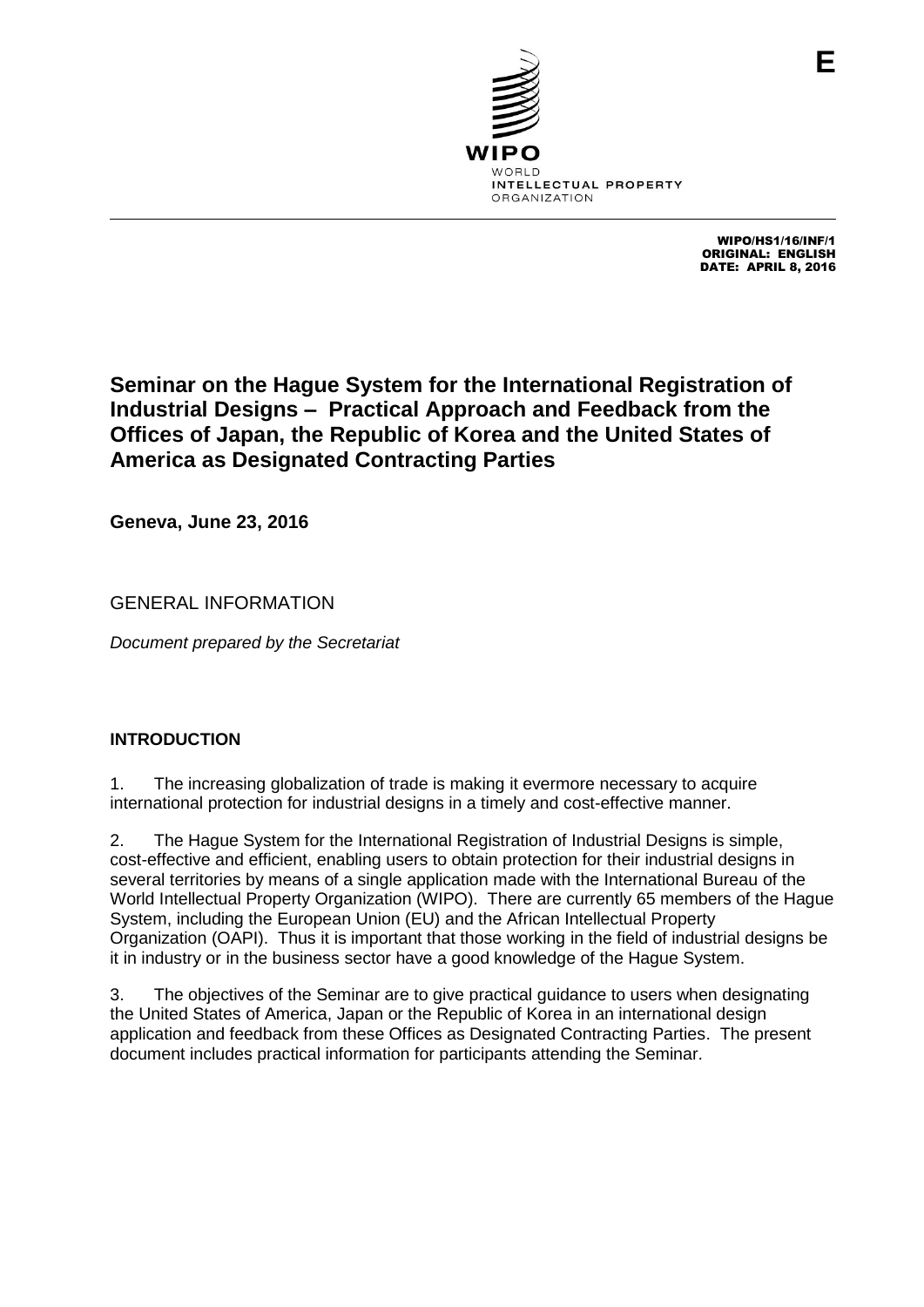# **CONDUCT AND VENUE OF THE SESSIONS**

4. The Seminar will take place at the headquarters of the World Intellectual Property Organization (WIPO), 34 Chemin des Colombettes, 1211 Geneva 20, Switzerland, in Room A, on Thursday, June 23, 2016. Access to WIPO will be possible as from 8.30 a.m. in order for badges to be collected in a timely manner (more information on badge collection is provided on page 3). The sessions will start at 9 a.m. and will end at 5 p.m. The Seminar will be conducted in English.

## **REGISTRATION OF PARTICIPANTS**

## ONLINE REGISTRATION

5. In order to avoid delays, and in accordance with the note circular sent on April 15, 2016, to the participants from IP Offices, all participants, including those based in Geneva, are kindly requested to register online by June 16, 2016. The link for online registration is: *<https://webaccess.wipo.int/hague01/>*.

6. Registration fee: 300 Swiss francs, covering participation in the Seminar, documentation, luncheon and coffee breaks. Registration will be final upon receipt by WIPO of the registration fee. The competent authorities of the Contracting Parties of the Hague Union will be exempt from payment of this fee.

7. Online registration is very simple and consists of completing a short online form. This can be done in a few minutes by each participant or by a staff member on her/his behalf.

8. Once registered online, each participant receives by e-mail a registration number confirming the registration to the Seminar.

9. Deadline for registration: June 16, 2016. Please note that registration fees will not be reimbursed for any cancellation received after this date.

10. Any questions or comments on the online registration procedure may be addressed to [intregmail@wipo.int.](mailto:intregmail@wipo.int)

## CONFERENCE BADGES

11. In order to obtain the official conference (admission) badge, it will be necessary to produce, on arrival at WIPO, the registration confirmation received by email, together with a photo identification document (ID).

12. Conference badges can be collected in the WIPO New Access Center, 34 Chemin des Colombettes (North side of the WIPO AB Building). The desk will be open on Thursday, June 23, 2016, at 8 a.m.

13. Please note that access to and presence on the WIPO premises will be restricted to persons wearing badges. Any lost badge should be reported without delay to the WIPO registration desk.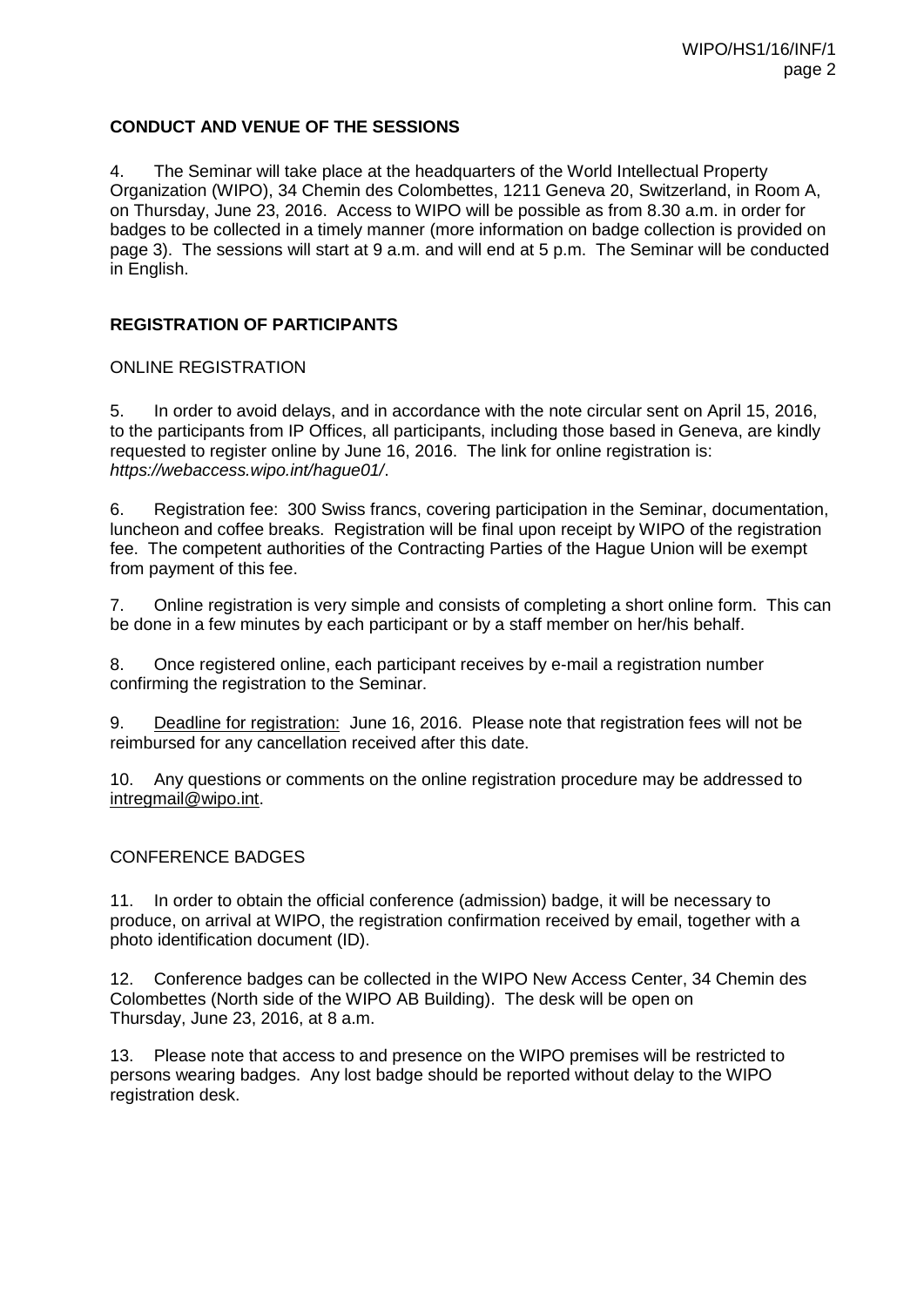# LIST OF PARTICIPANTS

14. A provisional list of participants will be distributed on the day of the Seminar, updated on the basis of the attendance. A final list of participants will be distributed before the end of the Seminar.

# VISAS

15. Your attention is drawn to the strict provisions in force regarding entry into Switzerland, and particularly the requirement by the Swiss Authorities to provide biometric data (10 fingerprints and facial image). This implies the applicant's presence in person at a Swiss Representation to submit and register biometric data (this may even require traveling to a neighboring country). It is important to note that the Swiss authorities will not authorize entry in Switzerland without the required biometric visa and will not deliver entry visas on arrival. Delivery of the required visa (Schengen visa) may take up to 21 days. Therefore, any visa application should be filed by the traveler at the latest three weeks before departure.

## **DOCUMENTATION**

16. Information and documentation for the Seminar are available at: *[http://www.wipo.int/meetings/en/details.jsp?meeting\\_id=39953.](http://www.wipo.int/meetings/en/details.jsp?meeting_id=XXXXX)*

17. As a positive contribution to a carbon-free environment and as a cost-saving measure, Seminar documents are only being published on the WIPO website in English.

18. A document distribution service will be provided inside the Room A. Paper copies of documents will be limited and made available for the Seminar. Participants are strongly encouraged to come to the meetings with pre-printed copies of documents and/or to use portable computers/devices.

## **PREMISES**

## ACCESS TO WIPO

19. Access to and presence on the WIPO premises is strictly controlled. Participants will be subject to badge control at the entry points and badges should be worn in plain view at all times.

20. The entrance to the WIPO Campus will be *via* the WIPO New Access Center, 34 Chemin des Colombettes (North side of the WIPO AB Building) (see Map at: *[http://www.wipo.int/export/sites/www/about-wipo/en/assemblies/pdf/map\\_2014.pdf](http://www.wipo.int/export/sites/www/about-wipo/en/assemblies/pdf/map_2014.pdf)*).

21. Participants arriving at WIPO by car can be dropped-off/picked-up at the WIPO New Access Center.

22. The WIPO premises are fully accessible to persons with disabilities. Requests for information or assistance may be submitted by email to: [meetings@wipo.int,](mailto:meetings@wipo.int) or by phone: +41-22-338-9581.

23. A public car park is situated at *Place des Nations,* in close proximity to the WIPO headquarters. The fee is two Swiss francs/hour.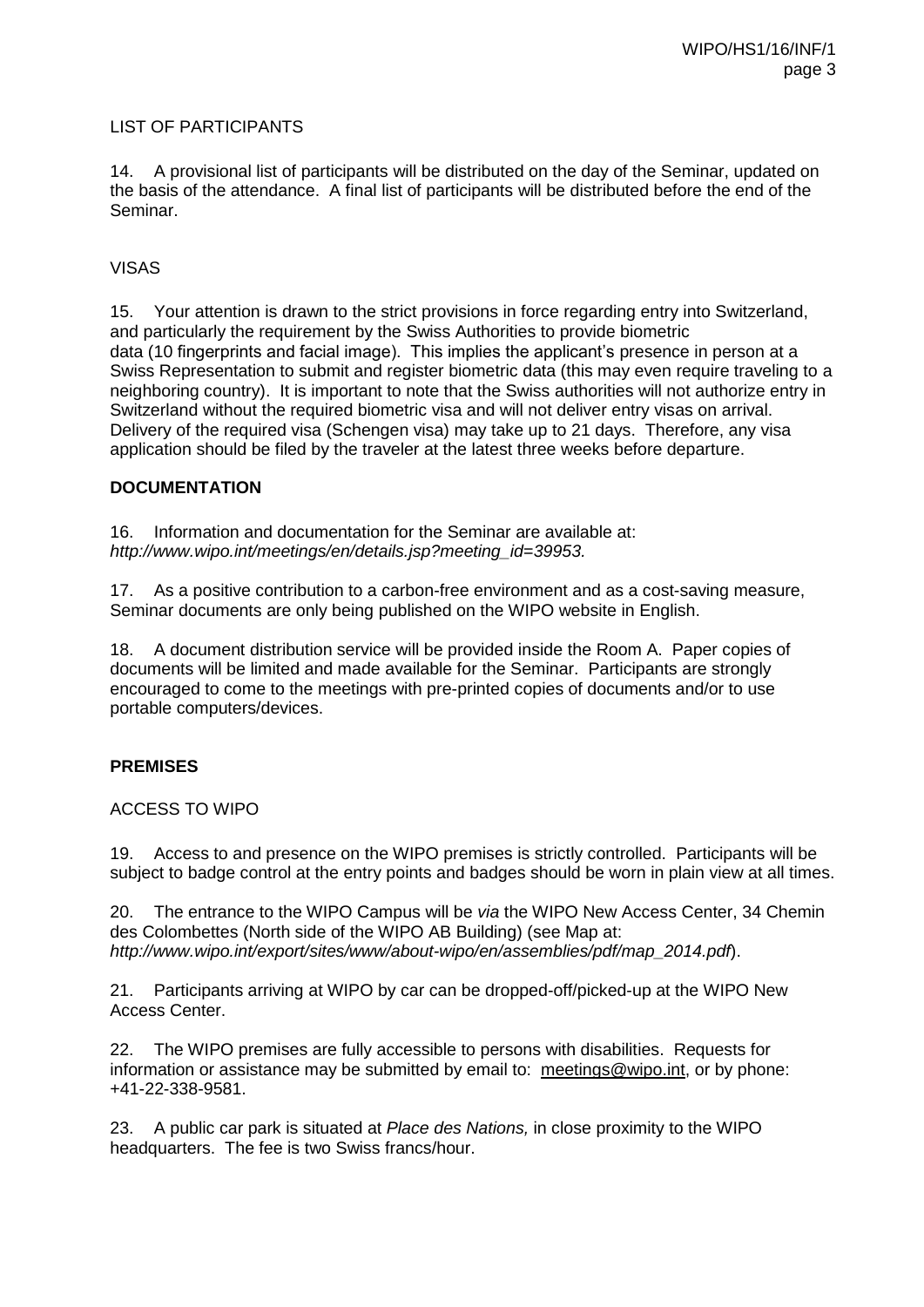## **INTERNET**

#### WIRELESS INTERNET (WI-FI)

24. For participants with laptops and Wi-Fi access cards, a free wireless Internet connection (Wi-Fi) is available in WIPO public areas, in the conference room and in the lobby. Please note that WIPO does not provide participants with AC adapters for laptop.

#### COMPUTERS WITH INTERNET ACCESS

25. A number of computers with Internet access and a shared printer are available to participants, on a first-come-first-served basis, in the WIPO New Conference Hall Foyer; in the WIPO AB Building (WIPO Shop on the ground floor and new Internet Café Room in AB 1.11 on the mezzanine); as well as in the WIPO NB Building (WIPO Library, located on the first floor).

#### **TELEPHONE**

26. When phoning locally in Geneva, replace "+41 22" by "022" or "+41 79" by "079" and so on. Local and international calls can be made from the three public booths on the ground floor of the WIPO AB Building. Participants should switch their mobile phones to silent mode during meetings.

## **PRACTICAL INFORMATION ON GENEVA**

#### **HOTELS**

27. Accommodation in Geneva is often in high demand and participants are recommended to make hotel reservations well in advance. WIPO does not have a hotel reservation service and participants should book hotels directly. Information and hotel reservations are available at: *[https://www.geneve.com/en/sleep/online-booking.](https://www.geneve.com/en/sleep/online-booking/)*

28. A list of negotiated hotel rates issued by the United Nations Office at Geneva (UNOG) is available at:

*http://www.wipo.int/export/sites/www/meetings/en/docs/hotel\_list\_geneva\_2016-2017.pdf.*

#### PUBLIC TRANSPORTATION

29. Participants arriving at Geneva airport can obtain a free public transport ticket valid for an 80-minute journey around the Geneva area. The free ticket can be obtained at the automatic distributor located in the luggage claim area, just before going through customs. From the airport, buses 5 and 28 stop at Place des Nations (UN flag entrance and "Broken Chair" monument), at walking distance from WIPO. The train takes only six minutes from the airport to the Cornavin Geneva Central Station.

30. Participants staying in a Geneva hotel can obtain a local transport card from the hotel reception free of charge, valid for the entire duration of their stay. The personal and non-transferable card allows free access to trams, buses, trains and yellow taxi-boats in the Geneva area.